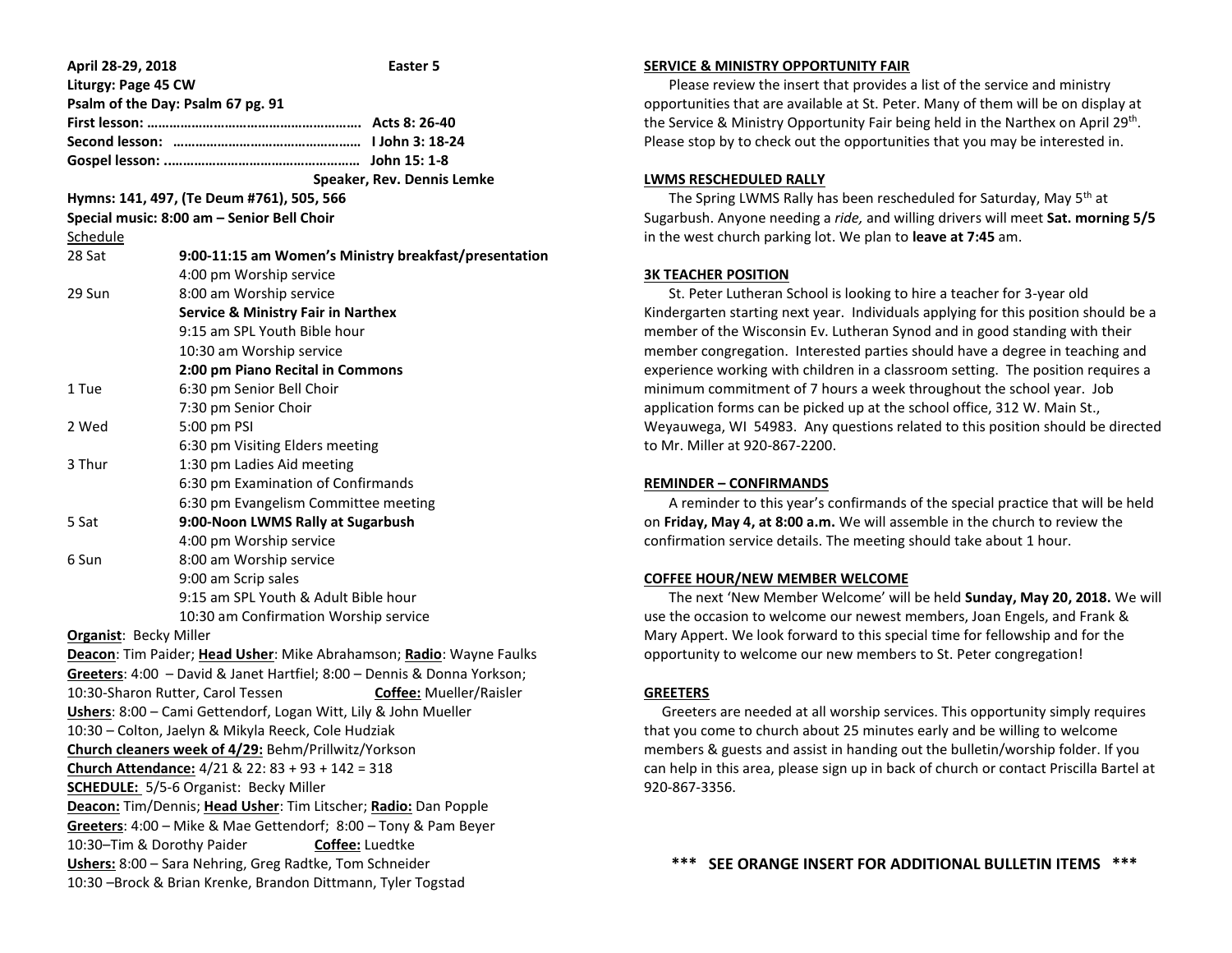# **4K/REMEDIAL TEACHER POSITION**

 St. Peter Lutheran School is looking to hire a 4K/Remedial teacher starting next year. Individuals applying for this position should be a member of the Wisconsin Ev. Lutheran Synod and in good standing with their member congregation. Interested parties should have a degree in teaching and experience working with children in a classroom setting. The position requires a commitment of approximately 35 hours a week throughout the school year. Job application forms can be picked up at the school office, 312 W. Main St., Weyauwega, WI 54983. Any questions related to this position should be directed to Mr. Miller at 920-867-2200.

# **EXAMINATION/CONFIRMATION**

 The examination of our eighth grade confirmation class will take place on **Thursday, May 3, at 6:30 p.m.** Pictures will be taken immediately after the examination. We invite all of our members to come to this examination. What a wonderful time to review the teachings of Holy Scripture! The Confirmation Service will be held on **Sunday, May 6, at 10:30 a.m.** Those being confirmed this year are: Quinn Dittmann, Nathan Hempel, Alison Kaminske, Megan McGlin, Bailey Mitchell, John Mueller, Erica Olson, Raine Radtke, Brianne Rodencal, Samantha Smith, Hailey Sych, Emma Vallery. A reminder to the parents of our eighth graders that the final cost for flowers and dry cleaning of the gowns has been determined. The total cost per student is **\$21.50.** Please make any checks payable to: **St. Peter Lutheran Church,** and submit the payment on or before Thursday, May 3, 2018. Thank you for your cooperation!

# **WEYMONT FOOD PANTRY**

 During the month of April, we are collecting non-perishable food for the Weymont Food Pantry. They currently need: saltine crackers, spaghettios, ravioli, baked beans, cream soups, diced tomatoes, tomato sauce, macaroni & cheese and cake mixes & frostings. You may place items in the narthex container designated for food pantry donations.

 **The Radio Broadcast for April 29th is sponsored by Wallace & Sharon Niemuth on the occasion of their 39th Wedding Anniversary.**

 **The May edition of the Forward in Christ magazine is available on the back table in church.**

**A small child's moccasin was found in church and is on the back table in church.**

# **ST. PETER TECHNOLOGY REQUEST**

# **Who will answer gladly saying "Here am I?"**

The St. Peter Technology Committee is looking for a few good men…and women. Young and old. These positions are open to everyone, and no experience is necessary. Any training needed will be provided. Some opportunities are available now, others in the near future. Interested?

As you may be aware, we are in the process of upgrading our audio system at St. Peter. We foresee the possibility of adding some video features to the services and also recording the services for use on the web and/or social media. We are looking for a group of about 30 dedicated people to serve in any (but not necessarily all) of these technology related roles, including: using current equipment to continue to support our services and live radio broadcast, managing the current and new A/V equipment during church and school functions, preparing video displays for use during the services (slides, sermon notes, words to the hymns), recording and editing the service for later use, uploading and managing content on the web, managing communication via social media platforms, and probably things we have not even thought of yet.

If this is an area where you think you can help fulfill the mission of the church, the Technology Committee will be having a couple informative, Q/A type meetings in the near future. We encourage anyone interested in learning more about any of these technology opportunities to attend a least one of these meetings or express your interest by contacting the church office at 867-2200, or [stpeter@splwega.net.](mailto:stpeter@splwega.net) Again, the only requirement is the desire to "teach all nations" and training will be provided on the hardware and software that you would be using. Please watch the bulletin for meeting dates.